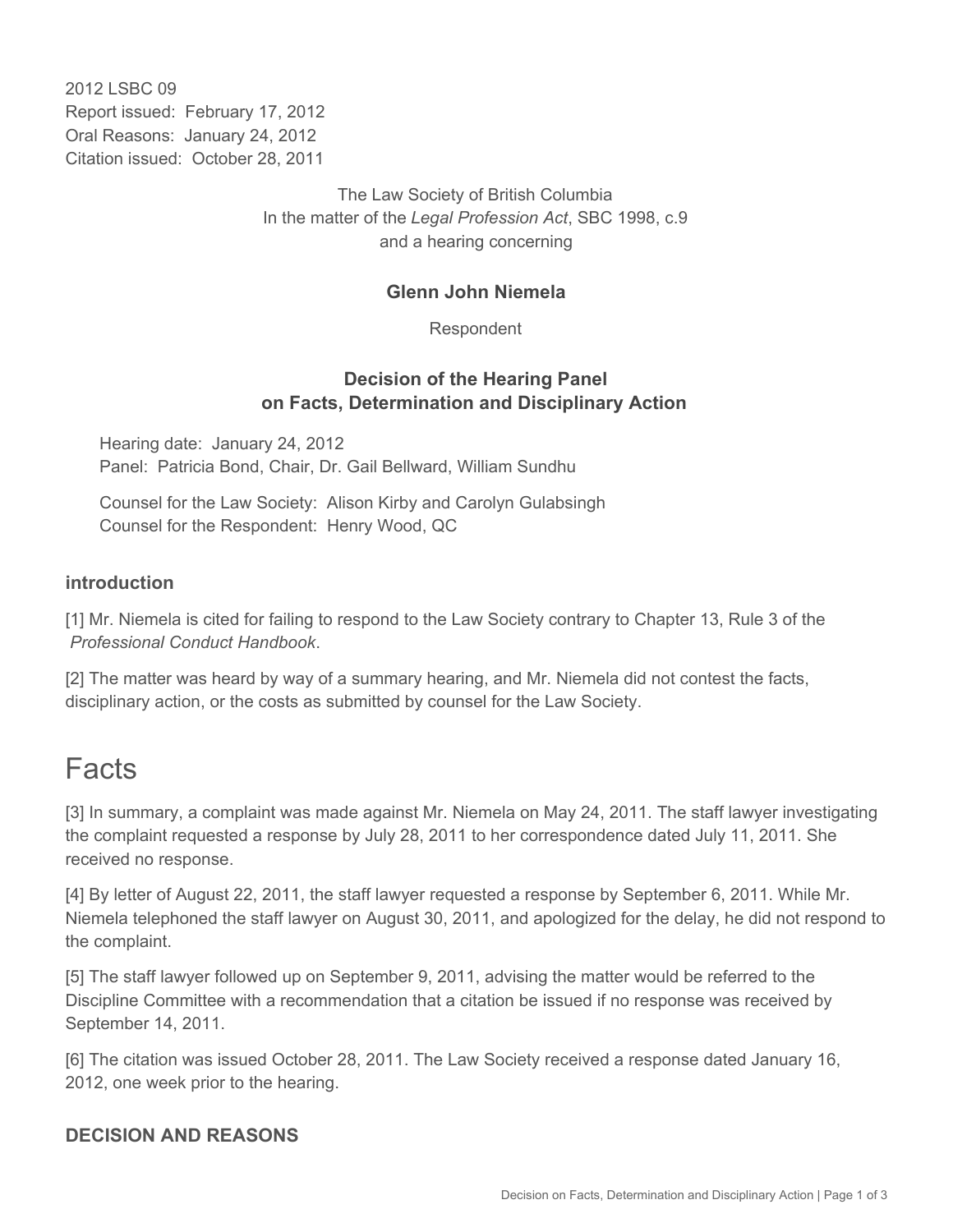[7] We accept the Law Society's position and Mr. Niemela's acknowledgement that the appropriate finding in this case is one of professional misconduct.

[8] The test for professional misconduct, as set out in *Law Society of BC v. Martin*, 2005 LSBC 16, requires a finding that the lawyer's conduct:

- (a) represents a marked departure from the standard expected from lawyers; and
- (b) was not beyond his control or the result of an innocent mistake.

[9] In his letter to the Law Society dated January 16, 2012, Mr. Niemela has acknowledged his obligation to respond to the Law Society in a timely manner. While he explains that the circumstances of his workload played a major factor in his failure to respond, he did not present those circumstances or any others as an excuse for his behaviour.

[10] In addition, the majority in *Law Society of BC v. Dobbin*, [1999] LSBC 27, held that a failure to respond to the Law Society will always be prima facie evidence of professional misconduct.

# Disciplinary Action

[11] In assessing the appropriate disciplinary action, we have considered the applicable factors as set out in *Law Society of BC v. Ogilvie*, [1999] LSBC 17.

# **Nature of the Conduct**

[12] Failure to respond to the Law Society has consistently been regarded by hearing panels as a serious breach of a lawyer's professional obligations. The duty to reply to communications from the Law Society goes to the heart of the Law Society's regulation of the profession, and failure to comply jeopardizes the Society's self governing status. *Law Society of BC v. Dobbin*, supra.

# **Factors Related to the Respondent**

[13] Mr. Niemela was called to the bar in 1988.

[14] Mr. Niemela's Professional Conduct Record includes the following:

1. Recommendations were made by the Practice Standards Committee in 2001 and 2002 aimed at improving Mr. Niemela's standard of practice in specific areas of law and assisting him with his workload and file management.

2. In 2002, Mr. Niemela agreed to practise in the areas of wills and estates, family law and personal injury under the supervision of practice supervisors. In 2004 he was relieved of the supervision requirements.

3. In 2008 Mr. Niemela was disciplined for failing to respond to another lawyer about the release of a Certificate of Pending Litigation.

[15] Mr. Niemela's Professional Conduct Record reflects a pattern of delay and procrastination and weighs in favour of disciplinary action at the higher end of the applicable range as a matter of specific deterrence of this individual.

[16] While Mr. Niemela did acknowledge his misconduct and apologized to the Panel, no other mitigating factors were presented.